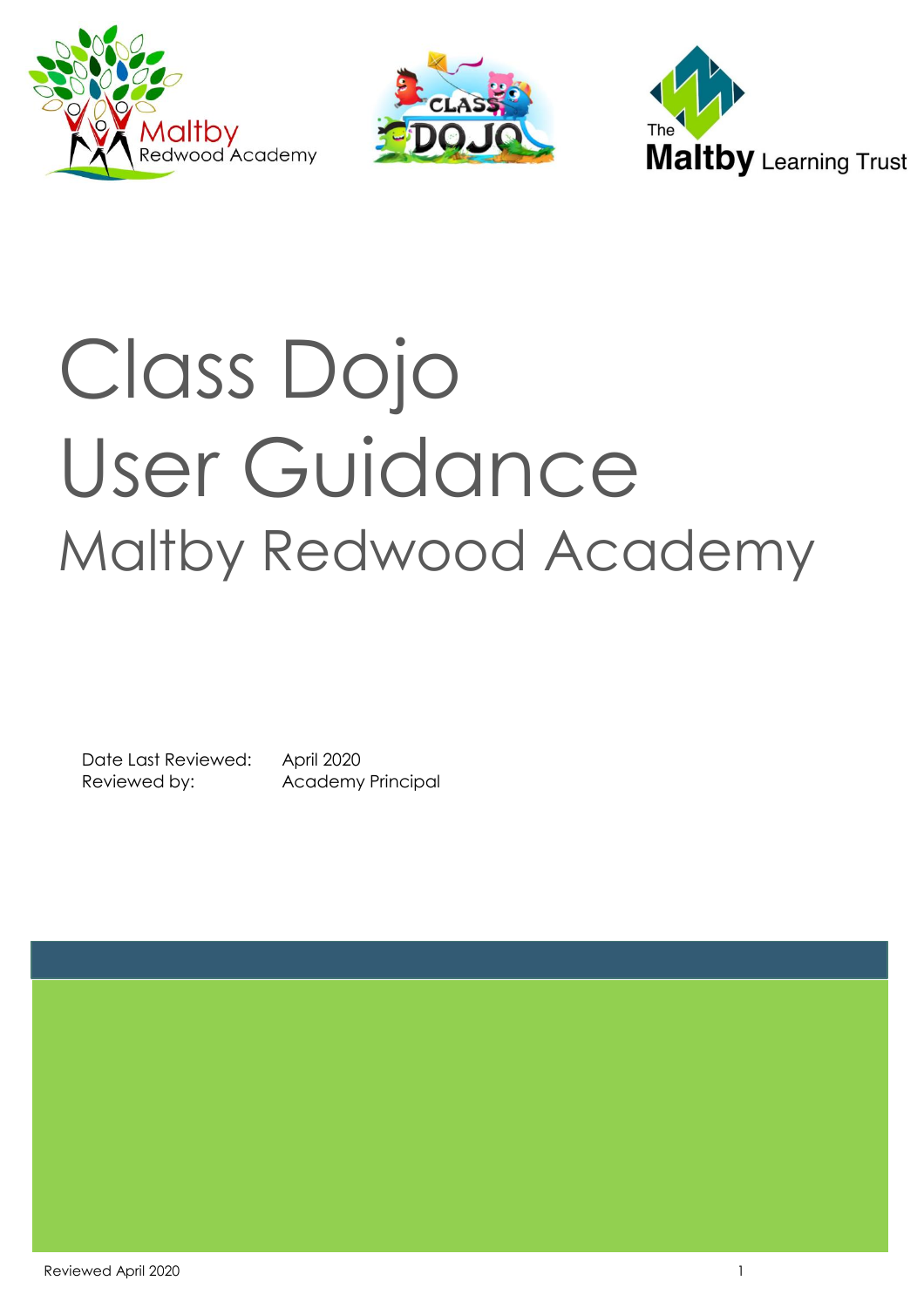#### AIMS & RATIONALE FOR USE

Class Dojo is an online platform that is designed to communicate securely between school and home. It is used widely across both primary and secondary schools in the UK successfully. The aims of this guidance document are:

- To establish more effective communication links with parents.
- To establish a positive behaviour management tool
- To ensure all users use Class Dojo responsibly (including school staff and parents)

An introduction to Class Dojo video can be found [here.](https://www.youtube.com/c/classdojo) These videos give an overview of what Class Dojo offers; please bear in mind we have tailored the services it offers to fit the needs of our school, so not all aspects that you may see in the videos will be in use at Maltby Redwood.

The Class Dojo app or website offers a social media-style interface which manages the flow of frequent information from school to home. It can be accessed through a smartphone or tablet app or through a desktop browser. Our Class Dojo account is only available to parents and pupils registered at Maltby Redwood and children will bring home an individual access code. This must not be shared.

#### **The main uses of Class Dojo are as follows:**

- 1. To communicate securely with parents and carers (whole school and individual messages)
- 2. To share home learning, general class news, celebrations, updates and reminders relating to the class
- 3. To share work with teachers that children have completed for feedback and inclusion in their learners' portfolio
- 4. To complement the rewards and sanctions in the academy Behaviour Policy

#### ACCEPTABLE USE

#### **Whole School Story**

Whole School Story will be used to send important whole-school messages to parents and carers. Documents such as letters and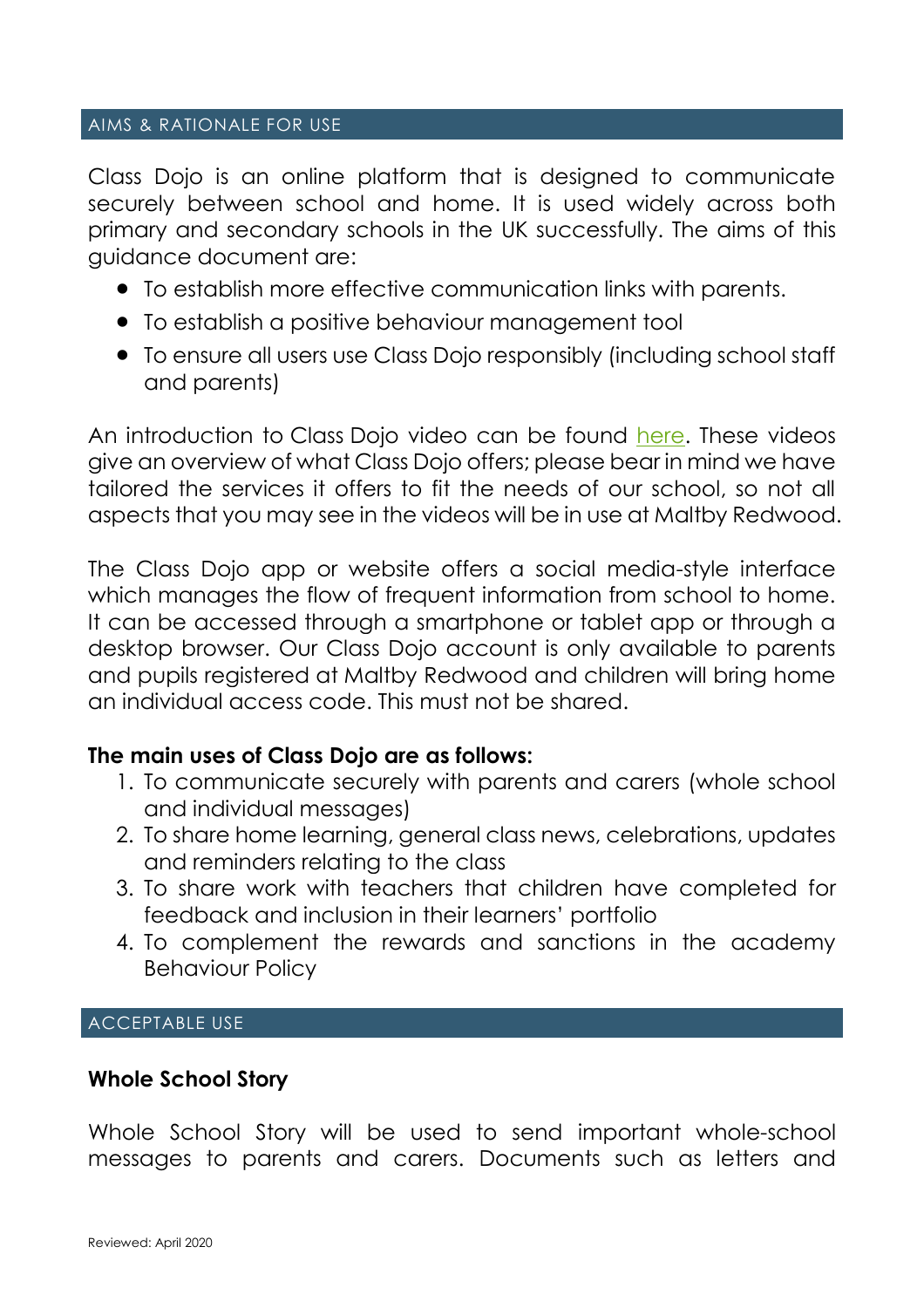information leaflets will be uploaded to the Whole School Story where they may be viewed and downloaded for appropriate use.

During periods of lockdown or whole school closure, the Principal will use Whole School Story to regularly update parents and carers on the situation.

The principal may also use Whole School Story to share good news stories from the wider school community and from Maltby Learning Trust.

The comments function will be turned off on Whole School Story.

# **Class Story**

Teachers will use Class Story pages to share class-specific information. This page can only be viewed by parents and carers with a child in that class. The page may be used to share the current topic or book or give reminders such as PE days or any change to the timetable.

Parents and carers are able to use the comments function on Class Story, but abuse of this function will result in it being removed for all.

#### **Messaging**

The messaging function will be used to communicate between teachers and parents. Teachers are only expected to check for messages between 8.30am and 6.30pm Monday to Friday (no messages will be checked over lunch times). Quiet times will be set for the rest of the time. Teachers will usually respond to messages the same day but, this may not always be possible. Where messages are sent during quiet hours, they will be responded to during the next working day.

Class Dojo should not be used to send urgent messages to and from school. These must be sent via the school office in the usual way.

Teachers will not engage in any conversations about personal matters via the class page or the messaging service under normal circumstances. If parents or carers wish to speak to their child's class teacher about personal matters, this must be done via school email or school phone number.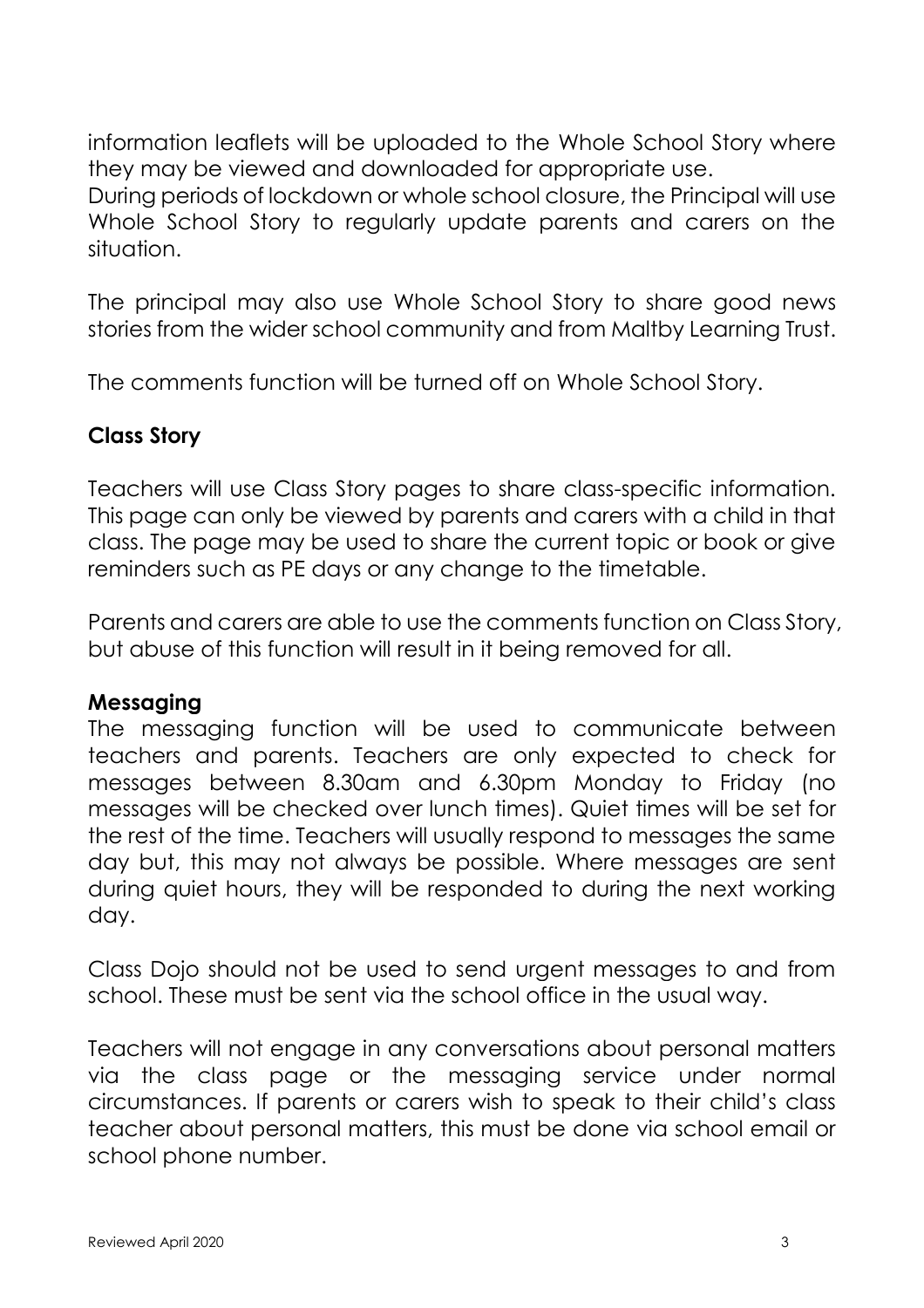During periods of lockdown or school closure, it may be necessary to communicate with class teachers using the messaging service and this is acceptable at those times where face to face contact cannot be made.

Teachers at Maltby Redwood will be accessing Class Dojo through school IPads or laptops. It is secure and personal to our school and provides information in an easy to use format similar to Twitter and Facebook. Class Dojo is compliant with the GDPR. Parents give permission for the school to process their child's data on the system when they complete the data processing consent form.

Parents are reminded that the screenshotting and sharing of any messages sent between teaching staff and parents is prohibited and will result in the suspension of the parent account.

## **Rewards and sanctions**

Class Dojo can be used to track and share points with parents and carers. Positive points are given for our Star Learning Behaviours, which are:

- 1. Curiosity
- 2. Kind & Helpful
- 3. Persistence
- 4. Positive Attitude
- 5. Ready, Respectful & Safe
- 6. Redwood Citizens
- 7. Redwood Reads
- 8. Redwood Reflects
- 9. Above & Beyond
- 10 . Redwood Citizens

Points will be deducted for:

- 1. A yellow card
- 2. A red card

In accordance with the behaviour policy

Please do not message teachers to ask why points have been deducted as this undermines the sanction imposed. It is more productive to have a conversation with your child about why a sanction needed to be given. There is no expectation for teaching staff to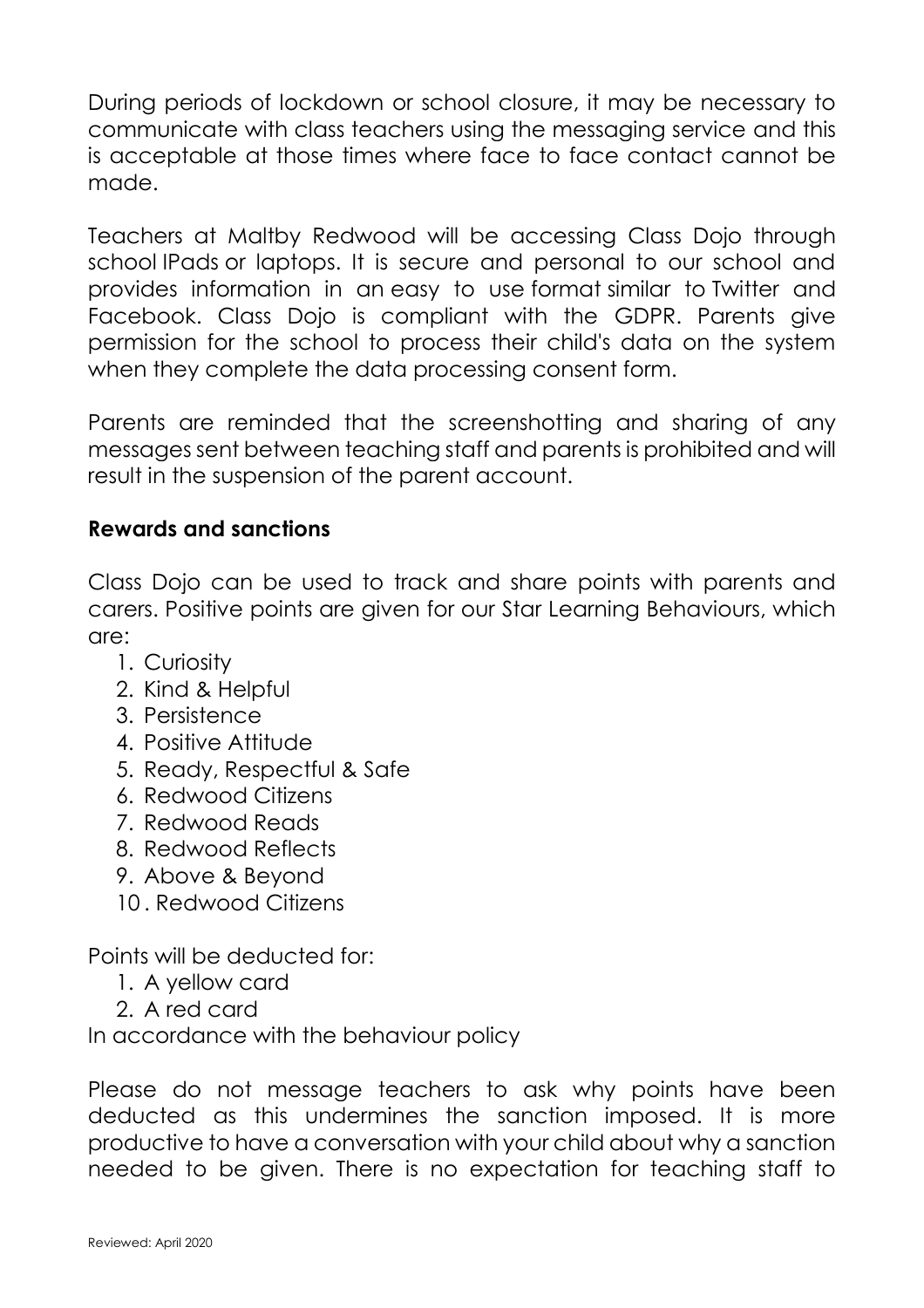respond to messages asking for explanations of the application of the behaviour policy.

## **Sharing and celebrating work**

Teachers can share work with pupils - pupils can share their learning with their teacher. This celebrates the children's learning individually and can be extended to sharing learning with the whole class. Parents and carers will be able to see some of the work completed in classes – although please note it is not possible to share photos of every child, every week.

## **Use during bubble closures or further lockdowns**

Should a 'bubble' close or school go into another lockdown (Covid-19) any learning expected to be completed at home will be shared via Class Dojo. Teachers will share resources and links for home learning. They will also share tasks to be completed at home. Pupils will be able to share their completed work with their teacher who will give feedback to the children on the learning they have completed every 2-3 days (or where practicable). Please be patient and understand that teachers are working hard to provide home learning and teach in school, as well as monitor Class Dojo and that during periods of closure, it may take longer than usual to respond to messages.

#### **Residential Trips**

Teachers may use the Class Story feature whilst children are on residential trips to share information with all parents. Teachers will not respond to individual parent messages or send individual parent messages whilst on residential trips. If parents have any questions whilst children are on residential trips these should be directed to the school office via a phone call.

#### ROLES & RESPONSIBILITIES

#### **Teaching staff will:**

- 1. Follow all safeguarding polices and staff code of conduct
- 2. Award points to children in their class as per guidance
- 3. Share weekly homework with children and parents
- 4. Share home learning during periods of lockdown